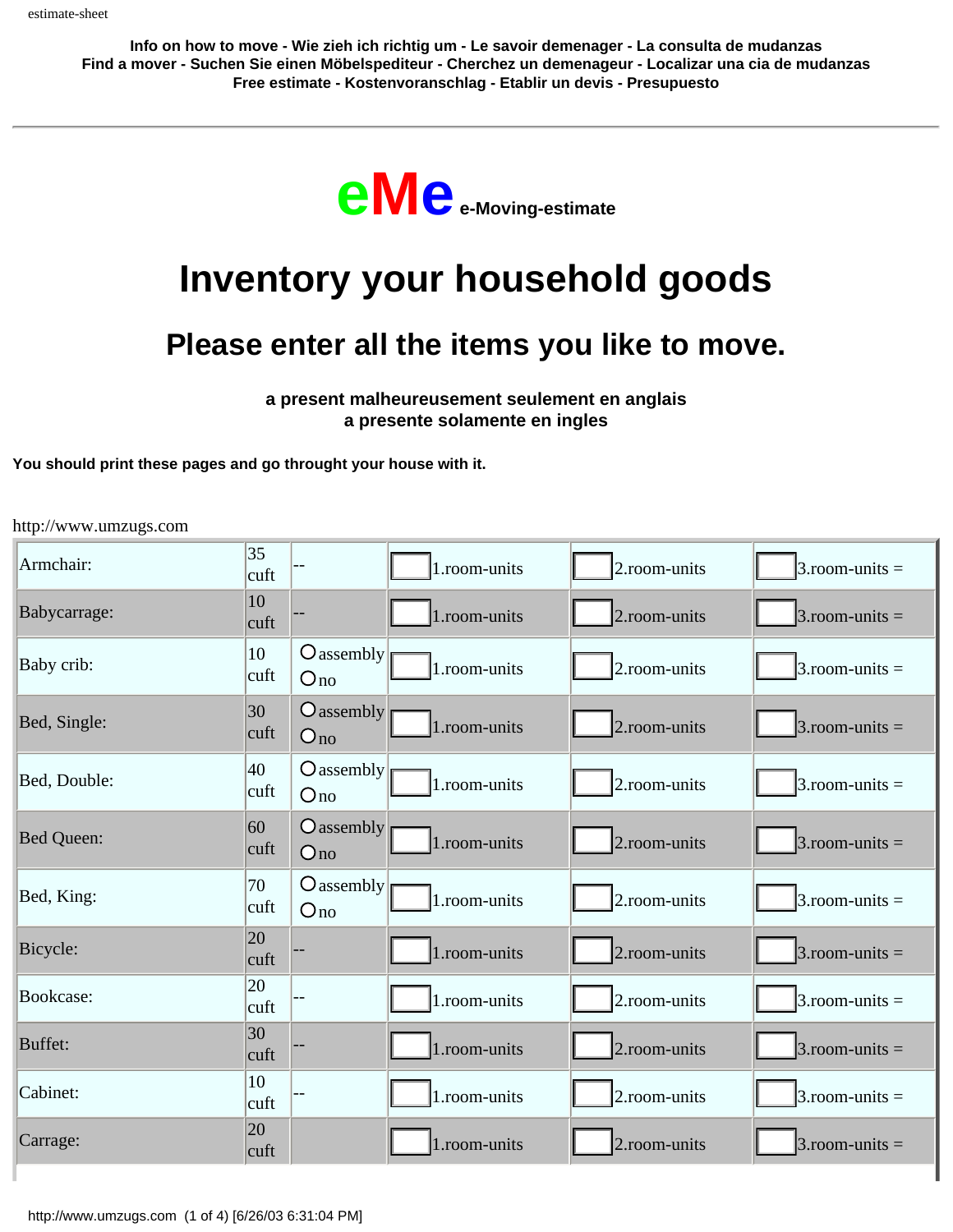estimate-sheet

| Chair:                 | 8<br>cuft              |                                 | 1.room-units | 2.room-units | $3.room$ -units = |
|------------------------|------------------------|---------------------------------|--------------|--------------|-------------------|
| Chest:                 | 15<br>cuft             |                                 | 1.room-units | 2.room-units | $3.room$ -units = |
| Clock Grandf:          | 20<br>cuft             |                                 | 1.room-units | 2.room-units | $3.room$ -units = |
| Couch per seat:        | 12<br>cuft             |                                 | 1.room-units | 2.room-units | $3.room$ -units = |
| Crib:                  | 10<br>cuft             |                                 | 1.room-units | 2.room-units | $3.room$ -units = |
| Davenport per cushion: | 35 <br>cuft            |                                 | 1.room-units | 2.room-units | $3.room-units =$  |
| Desk:                  | 45<br>cuft             |                                 | 1.room-units | 2.room-units | $3.$ room-units = |
| Dishwasher:            | 30<br>cuft             |                                 | 1.room-units | 2.room-units | $3.room$ -units = |
| Dresser:               | 36<br>cuft             |                                 | 1.room-units | 2.room-units | $3.room-units =$  |
| Dryer:                 | 30<br>cuft             |                                 | 1.room-units | 2.room-units | $3.$ room-units = |
| Fan:                   | 5<br>cuft              |                                 | 1.room-units | 2.room-units | $3.room-units =$  |
| File cabinet:          | 9<br>cuft              | $O$ assembly<br>O <sub>no</sub> | 1.room-units | 2.room-units | $3.room$ -units = |
| Footlocker:            | 5<br>cuft              |                                 | 1.room-units | 2.room-units | $3.room$ -units = |
| Freezer:               | 45<br>cuft             |                                 | 1.room-units | 2.room-units | $3.room-units =$  |
| Fridge:                | 50<br>cuft             |                                 | 1.room-units | 2.room-units | $3.$ room-units = |
| Garbagebin:            | 15<br>cuft             |                                 | 1.room-units | 2.room-units | $3.room$ -units = |
| Golfbag:               | $\overline{2}$<br>cuft |                                 | 1.room-units | 2.room-units | $3.$ room-units = |
| Granfatherclock:       | 20<br>cuft             | $O$ assembly<br>Ono             | 1.room-units | 2.room-units | $3.room-units =$  |
| Grill barbeque:        | 10<br>cuft             | $\bigcirc$ assembly<br>Ono      | 1.room-units | 2.room-units | $3.$ room-units = |
| Headboard:             | $\overline{3}$<br>cuft |                                 | 1.room-units | 2.room-units | $3.room$ -units = |
| Hidebed:               | 50<br>cuft             | $O$ assembly<br>Ono             | 1.room-units | 2.room-units | $3.room-units =$  |
| Ironingboard:          | cuft                   |                                 | 1.room-units | 2.room-units | $3.room-units =$  |
| Lamps:                 | 4<br>cuft              |                                 | 1.room-units | 2.room-units | $3.$ room-units = |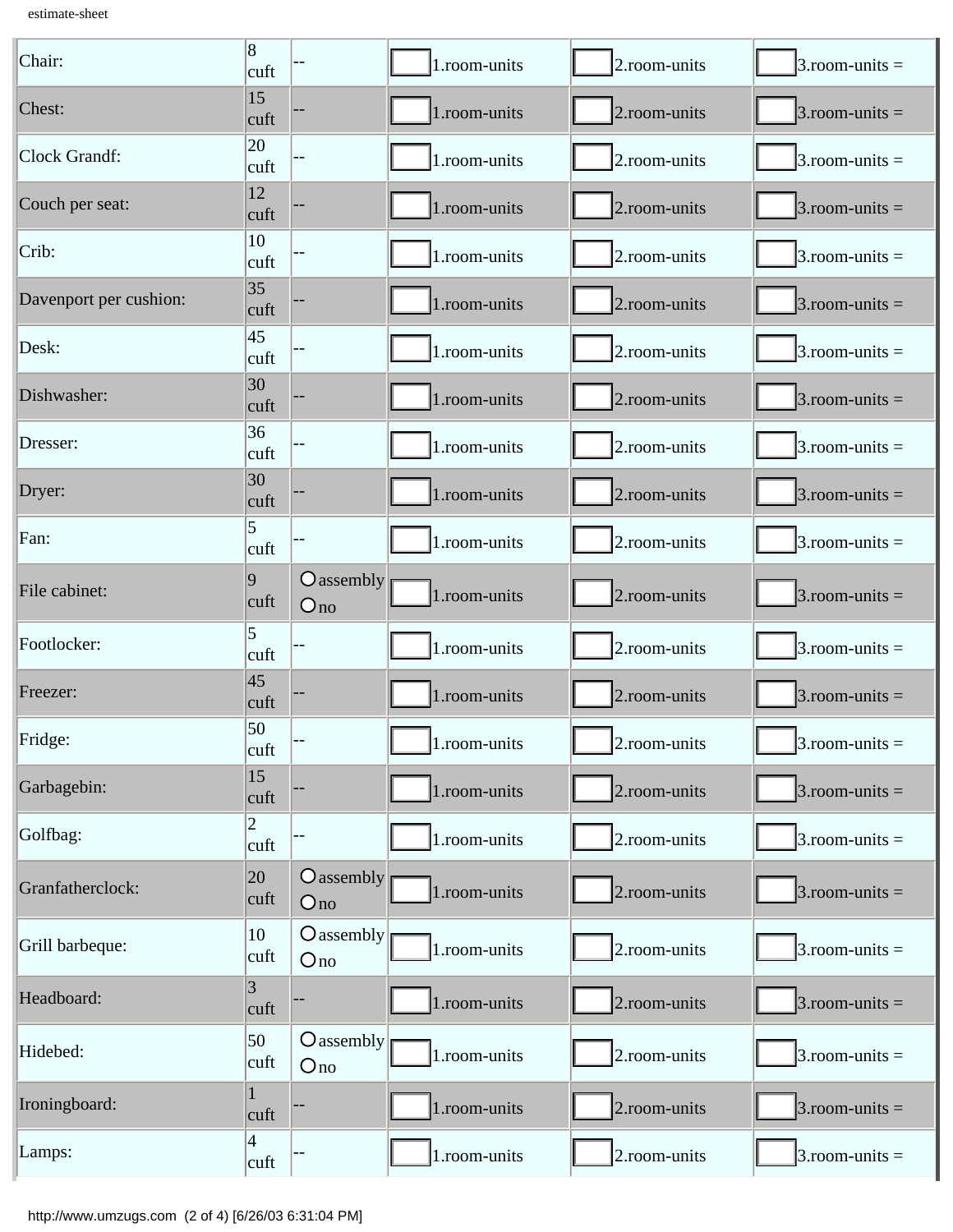estimate-sheet

| Ladder:         | $\overline{5}$<br>cuft  |                                 | 1.room-units | 2.room-units | $3.room$ -units = |
|-----------------|-------------------------|---------------------------------|--------------|--------------|-------------------|
| Lawnchair:      | 30<br> cutt             |                                 | 1.room-units | 2.room-units | $3.room$ -units = |
| Lawnmower:      | 25<br>cuft              |                                 | 1.room-units | 2.room-units | $3.room$ -units = |
| Mirror:         | $\overline{2}$<br> cutt |                                 | 1.room-units | 2.room-units | $3.room$ -units = |
| Organ:          | 25<br>cuft              |                                 | 1.room-units | 2.room-units | $3.room-units =$  |
| Grand-Piano:    | 70<br>cuft              | $\bigcirc$ assembly<br>Ono      | 1.room-units | 2.room-units | $3.room$ -units = |
| Piano:          | 50<br>cuft              | $O$ assembly<br>$O_{\text{no}}$ | 1.room-units | 2.room-units | $3.room$ -units = |
| Pictures:       | cuft                    |                                 | 1.room-units | 2.room-units | $3.room$ -units = |
| Play pen:       | 10<br>cuft              |                                 | 1.room-units | 2.room-units | $3.room$ -units = |
| Range:          | 30<br> cutt             |                                 | 1.room-units | 2.room-units | $3.room$ -units = |
| Rug:            | $\vert 6 \vert$<br>cuft |                                 | 1.room-units | 2.room-units | $3.room-units =$  |
| Sewing machine: | 10<br>cuft              |                                 | 1.room-units | 2.room-units | $3.room-units =$  |
| Sideboard:      | 20<br>cuft              | $O$ assembly<br>Ono             | 1.room-units | 2.room-units | $3.room$ -units = |
| Swing:          | 30<br>cuft              | $\bigcirc$ assembly<br>Ono      | 1.room-units | 2.room-units | $3.room$ -units = |
| Stove:          | 30<br>cuft              |                                 | 1.room-units | 2.room-units | $3.room-units =$  |
| Suitcase:       | 3<br> cutt              |                                 | 1.room-units | 2.room-units | $3.room$ -units = |
| Shelf:          | $ 10\rangle$<br>cuft    | $O$ assembly<br>O <sub>no</sub> | 1.room-units | 2.room-units | $3.room$ -units = |
| Sled:           | 6<br>cuft               |                                 | 1.room-units | 2.room-units | $3.room$ -units = |
| Ski:            | $\vert 5 \vert$<br>cuft |                                 | 1.room-units | 2.room-units | $3.room$ -units = |
| Table:          | $ 25\rangle$<br>cuft    | $O$ assembly<br>Ono             | 1.room-units | 2.room-units | $3.room$ -units = |
| Tire:           | $ 2\rangle$<br>cuft     |                                 | 1.room-units | 2.room-units | $3.room-units =$  |
| Toybike:        | 10<br> cutt             |                                 | 1.room-units | 2.room-units | $3.room$ -units = |

I